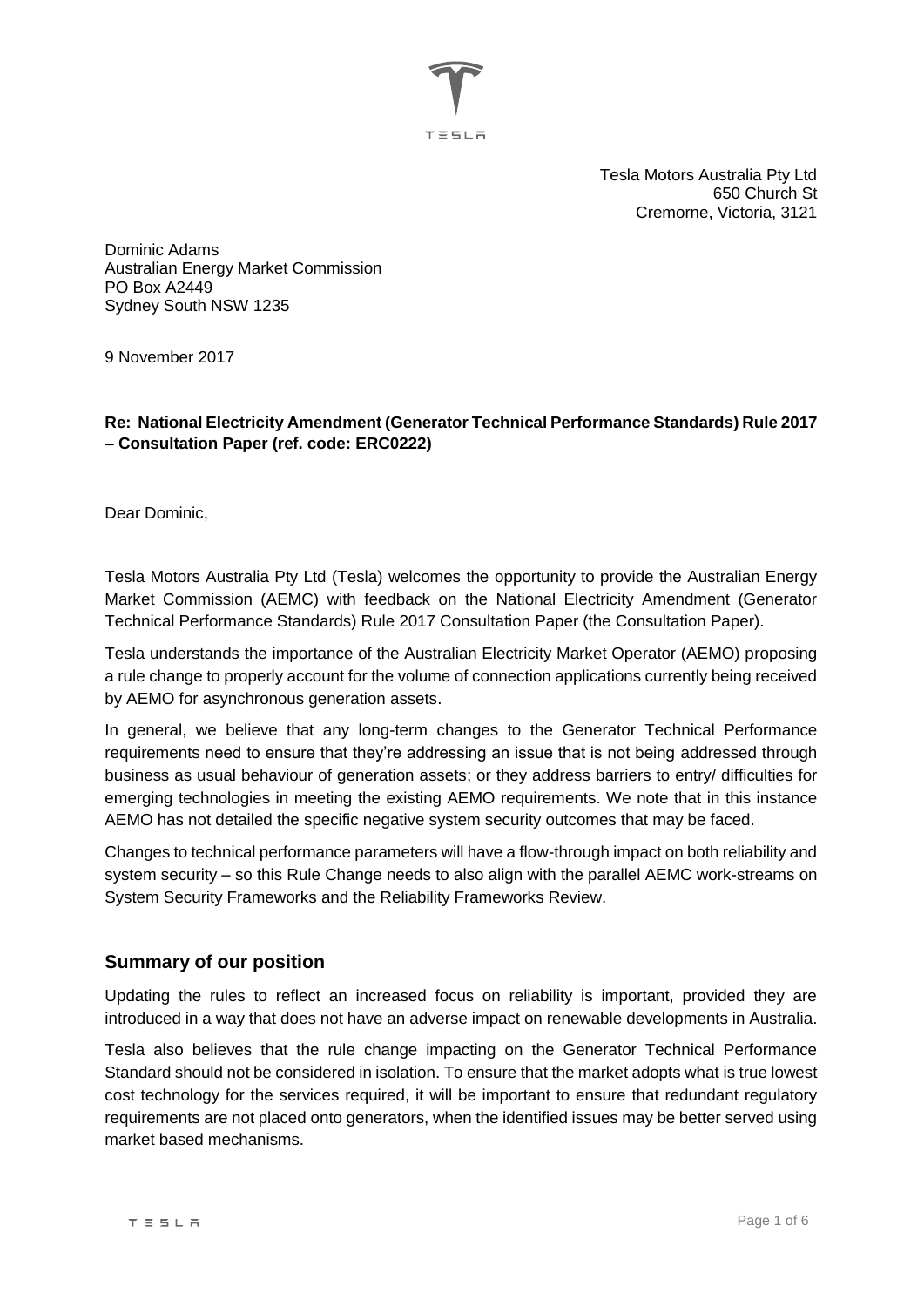A brief summary of our position is included below.

- **Generator Access Standards -** changes to the Access Standards all of these changes are technically possible, but will also result in cost implications for renewable developments. The AEMC should make sure to consider alternatives that are going to represent true lowest cost value to consumers – specifically whether precinct scale energy hubs with the appropriate technical capabilities could address some of the network concerns that AEMO has flagged.
- **System size thresholds –** Tesla supports an approach that is less onerous in administrative and cost implications for behind the meter commercial and industrial projects.
- **Negotiation Framework –** Tesla does not support this change, as it is likely to result in cost impediments for a number of projects.

# **Tesla response to Consultation Paper questions**

In respect of the timing for the adoption of the Rule Change (as outlined in section 3.3.2 of the Consultation Paper) Tesla recommends the following:

- The changes should apply only to connection applications received only after the rule change has been finalised, rather than retrospectively.
- The exemptions that constitute no adverse impact on power system security, which have been flagged by AEMO in the Consultation Paper need to be clearly outlined.

As a broad recommendation to all questions below, we ask that the AEMC also considers whether precinct or energy hub based non-network solutions may offer a lower cost alternative to meeting these technical requirements as opposed to imposing these new requirements on all generation assets at the point of connection.

Under an energy hub approach, generation assets would still be responsible for ensuring that the requisite network support in their region is addressed; but this approach provides an alternative pathway to properly ensuring 'least cost' to consumers, whilst also maintaining system security in the absence of synchronous generation.

To address the specific questions raised by the AEMC, Tesla has provided responses to each of the relevant questions included within the Consultation Paper below.

#### **Question 2: Role of Access Standards**

Tesla broadly agrees that the current generator access standards require changes to help maintain power system security. New technologies such as energy storage can improve system security.

The practical implications of these changes, when considered together, is that energy storage or smart inverter technologies appear to be required to meet the reactive power support requirements and other proposed changes to the Access Standards.

As noted above, Tesla believes that any Rule Change resulting in this requirement be considered in the context of the broader work being undertaken by the AEMC, so as not to result in redundant technical requirements. This will be particularly important in respect of the current and future work undertaken in respect of reliability to ensure that the focus is not just on increased capacity, but also considers the broader energy and dispatchability implications that will support a broader penetration of renewable energy in Australia.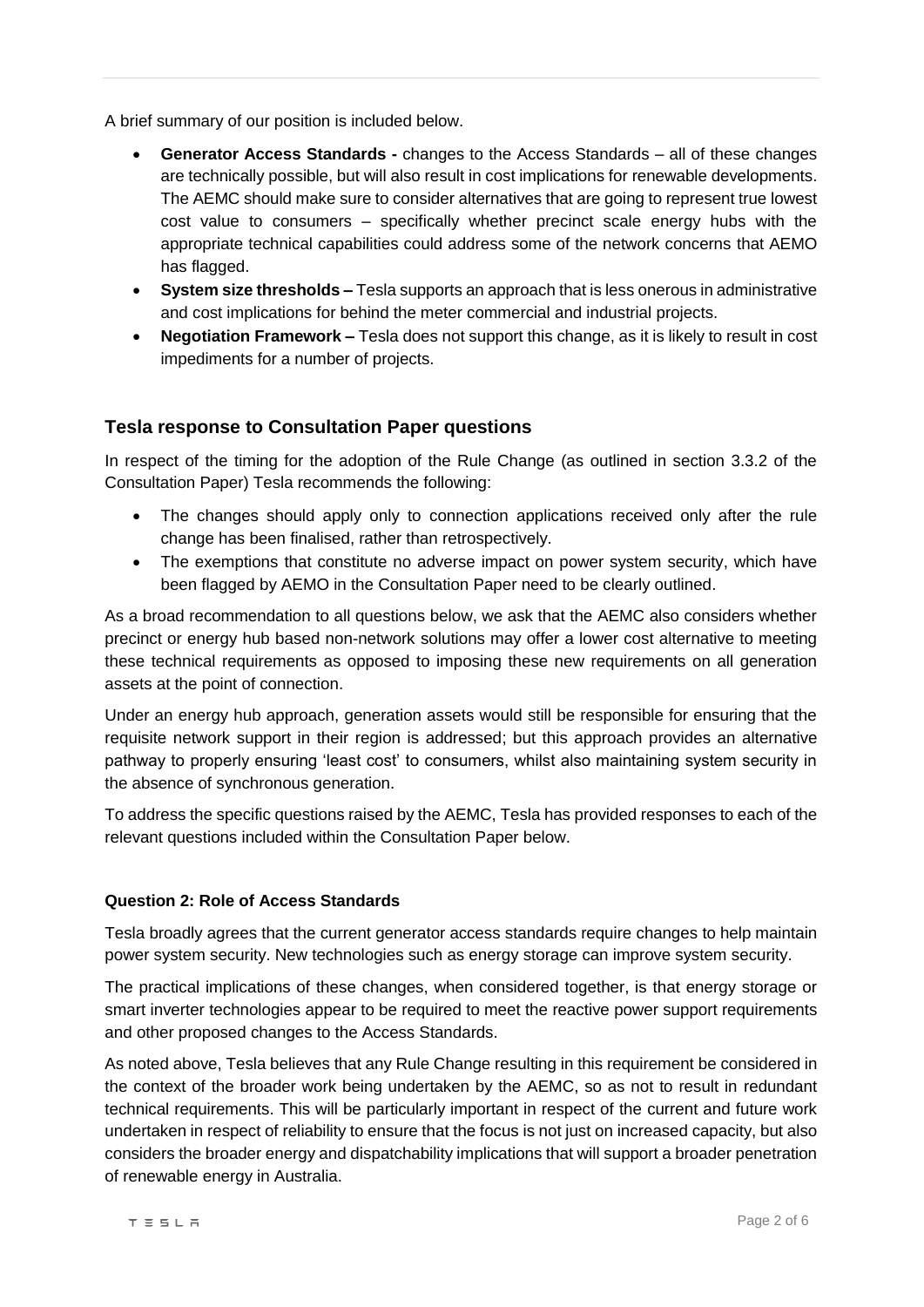## **Question 3: Proposed changes to generator access standards**

#### **Reactive power injection and support**

Tesla agrees with AEMO's analysis of the issue in relation to the proposed change to the access standard. Notwithstanding our comments above regarding non-network solutions that may be used to solve this issue, we also believe that the proposed change addresses the issues raised by AEMO.

#### **Low voltage ride-through**

Tesla does not see any issues with this proposed requirement.

#### **High voltage ride through**

An increase to the HVRT magnitude and timing (1.4pu) does have a large impact on inverter based Generators. This requires the reduction of the inverter terminal voltage (via the MV transformer) which in turn results in a reduction in the apparent power rating of the inverter. This proposed requirement would therefore reduce the inverter power during normal operation and increase the cost of generation by requiring additional inverter power to be installed. Although the paper suggests that the Transmission Network Service Provider (TNSP) may sustain this increase, it is unlikely that existing Generators will meet this requirement and therefore uncertain how this will benefit the system.

Again this requirement should be considered in the context of the other changes asked for under both this rule change request; and in parallel with the broader suite of System Security Framework review work being undertaken by the AEMC.

#### **Active power recovery**

Tesla does not note any concerns with this proposed change.

#### **Partial load rejection**

Tesla does not note any concerns with this proposed change.

#### **RoCoF**

Tesla does not note any concerns with this proposed change. We support this change and believe it is a step in the right direction.

#### **Remote monitoring and control**

Tesla does not note any concerns with this proposed change.

#### **Question 4: System strength access standard**

Tesla conceptually agrees to AEMO's analysis in respect of the issues related to system strength. Current inverter technology can enable the provision of continuous uninterrupted operation, and provide suitable system strength support.

In practice we would support an approach that allowed for generator negotiation on their continuous uninterrupted operation requirements based on the individual network context. This can be done with the network service provider (NSP) who will be responsible for managing minimum SCR levels, and will likely result in a better outcome than mandating the standard for any SCR to a minimum of 3.0 at the connection point.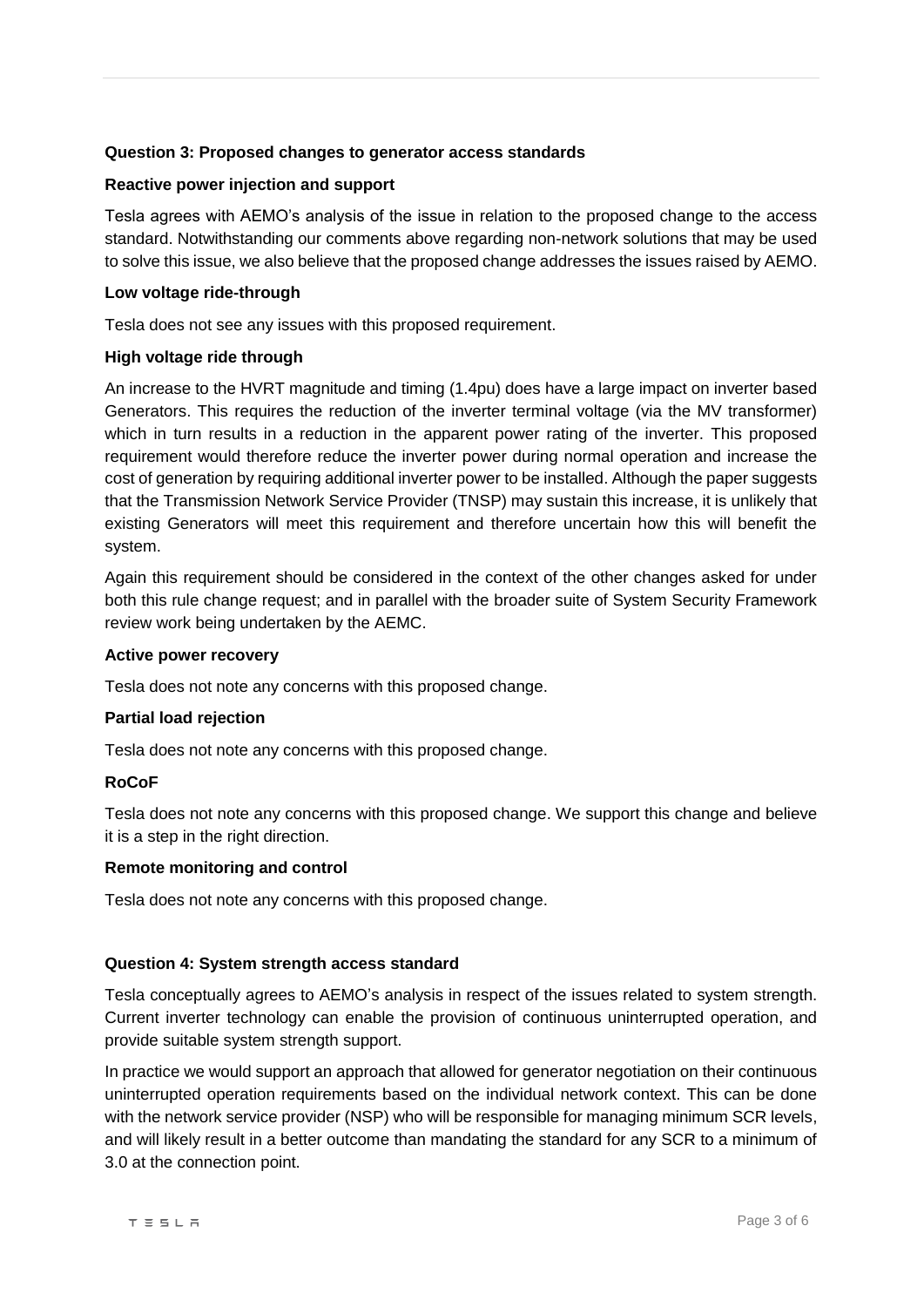#### **Question 5: Mandating active power control**

### **What impact will this have on FCAS markets?**

Tesla understands the position that AEMO has taken, and the points made regarding the lack of asynchronous generators currently registered in FCAS markets. We don't agree that the best approach to remove these barriers is by requiring all generating assets to be in a position to offer a measureable amount of market ancillary services to the spot market for each of the market ancillary services.

Asynchronous generating assets are still able to be retrofitted with battery energy storage technologies to participate in the FCAS markets, however there are broader market design flaws preventing a number of generation assets from pursuing this option.

The barriers to entry in most cases are due to the fact that the FCAS market set-up was not designed to account for fast-acting non-synchronous generation assets and the so-called Fast Frequency Response (FFR) in the 100-250ms range

In the event that all generators were required to be able to participate in the FCAS market, we would see significant market saturation. A saturated FCAS will likely make the ability to access appropriate FCAS revenue more difficult, due to the potentially redundant oversupply of frequency support capability.

As opposed to mandating that all new generation assets are able to participate in the FCAS markets, Tesla recommends that AEMO considers the market design factors that are limiting the participation by asynchronous generators. Key examples include:

- AEMO requirement to register energy storage as both a load and generator due to limitations within NEMDE and the subsequent operational / registration limitations;
- The max enablement (MW) registration limitation for FCAS 6s, 60s, and 5 minute second contingency services are based on a theoretical frequency ramp that is not representative of the current power system; and
- The limitation due to the frequency ramp and range (i.e., 0.125Hz/s and 49.5Hz) for which these services are registered, as presented in the Market Ancillary Services Specifications (MASS) and accompanying FCAS verification tool. This under-estimates the capability of FFR that can operate over much more aggressive ramps and ranges to benefit the power system.

#### **Question 6: Reduction in system size thresholds**

# **Do you agree with AEMO's view that 'standards should not consider generator system size in their application' appropriate?**

AEMO suggests that in general, access standards should not consider generating system size in their application. They therefore propose removing or adjusting the existing 30MW threshold for a number of standards including voltage and reactive power control, frequency control and active power control.

Tesla believes that requiring all generating assets over 5MW to meet the full NER requirements may be onerous and create costly administrative requirements and complexity for generators that don't necessarily have a significant impact on system security and reliability (for example, behind the meter commercial and industrial applications).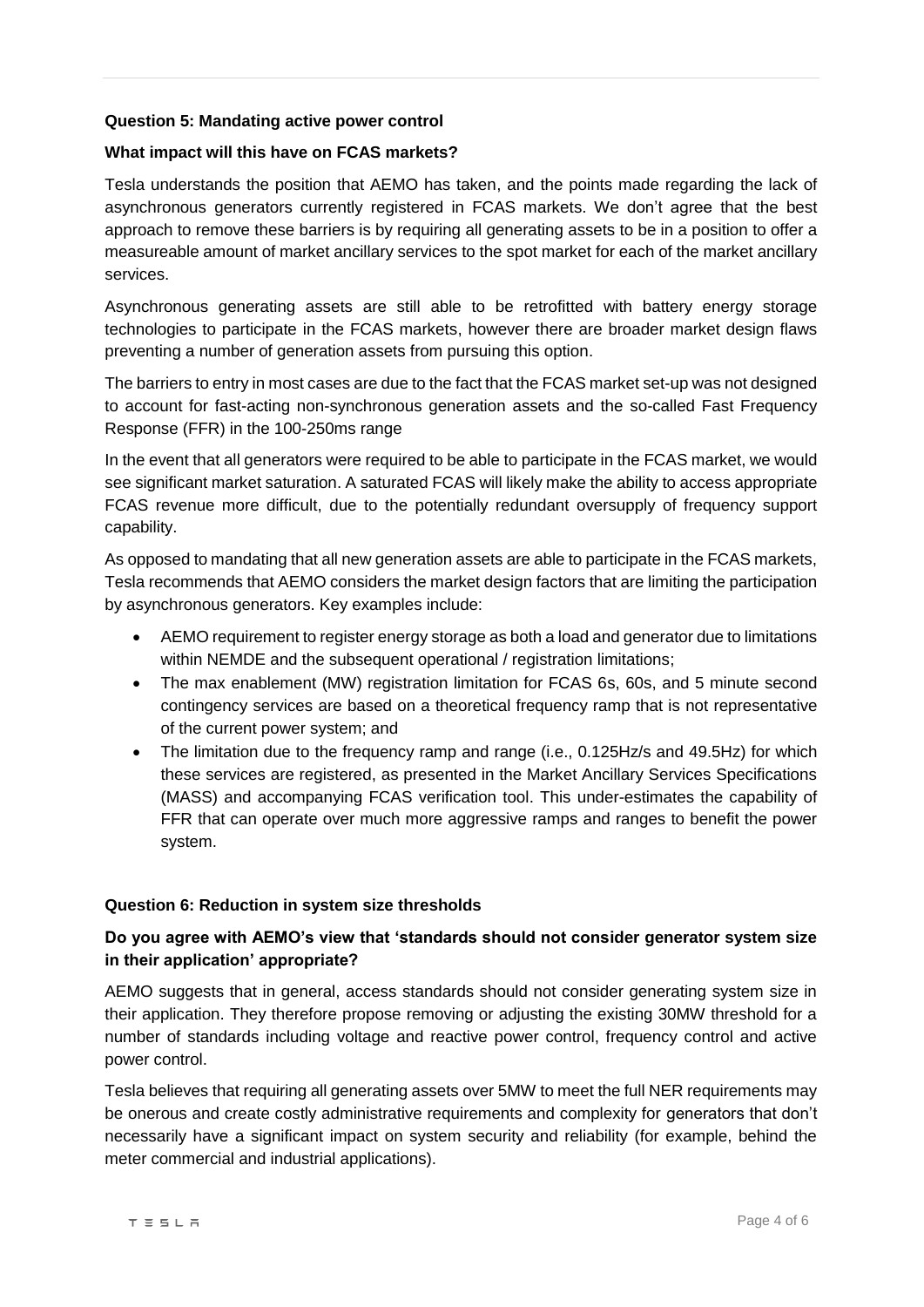We support the imposition of additional requirements that will be relevant to improving system security, and encourage the AEMC to explore options that are the least onerous to smaller scale generation assets.

## **Would the proposed changes to the thresholds for certain generator access standards represent an unnecessary barrier to entry?**

This proposed requirement may create barriers to entry for smaller projects. In effect, this requirement would capture commercial and industrial sized solar + energy storage projects; making the development process more expensive. The full set of NER requirements are not required for smaller installations, and the broader impacts of these systems on networks can be managed through NSP connection and export limitation requirements.

Tesla supports minimum requirements for voltage and reactive power control, frequency control and active power control, for all generating assets >5MW to be assessed during connection approval stage. These requirements should be consistent across NSP processes and will remove the need for all generating assets to also meet the access standard requirements, however we would encourage the AEMC to do so in a way that is the least onerous on new projects.

## **Question 7: Definition of continuous, uninterrupted generation?**

Tesla does not note any concerns with the proposed updated definition of continued, uninterrupted generation as proposed by the AEMC.

#### **Question 8: Negotiated access standard requirements**

Notwithstanding any of the above comments, Tesla does not note any further issues with the negotiated access standard requirements.

#### **Question 9: Technical standards relevant to the alteration of generating plant/ system**

Notwithstanding any of the above comments, Tesla does not note any further issues with the technical standards relevant to the alteration of the generating plant/ system. We do note that these requirements will potentially result in additional costs for generation assets.

# **Question 10: How important is a consistent approach to generator access standards across regions?**

Tesla believes it is very important to take a consistent and transparent approach to generator access standards across the regions. This does not necessarily mean that AEMO needs to be rigid in mandating requirements across the board.

Regional variances need to be taken into account, and AEMO should be flexible in negotiating with regions where it is less critical to meet the automatic access standards. The key will be transparency in the approach. This will be particularly important if a hub based solution is deemed appropriate.